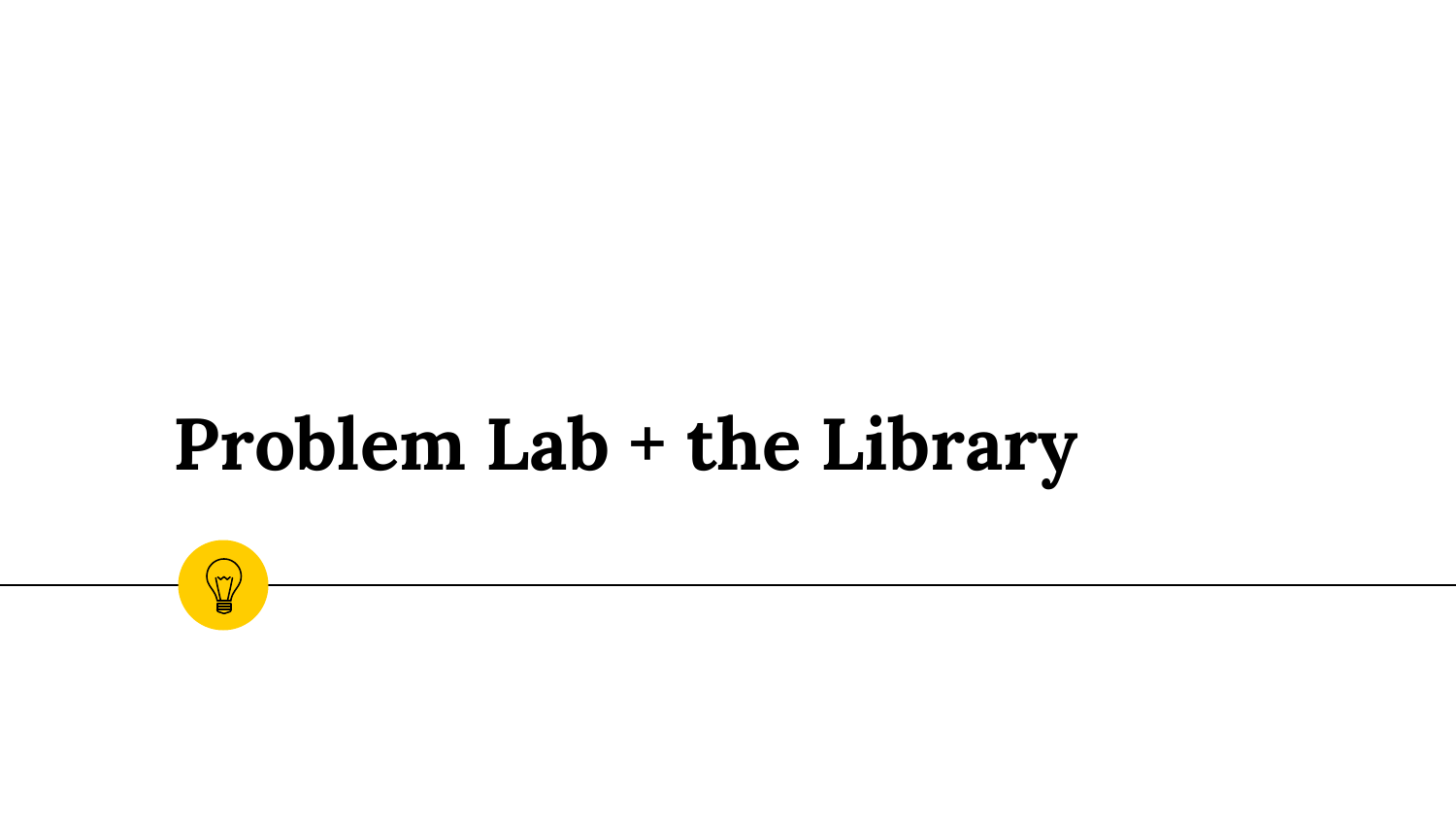# **Hello!**

## *I am Rachel Figueiredo*

I'm Waterloo's Entrepreneurship Librarian.

You can email me anytime at

[Rachel.Figueiredo@uwaterloo.ca](mailto:Rachel.Figueiredo@uwaterloo.ca)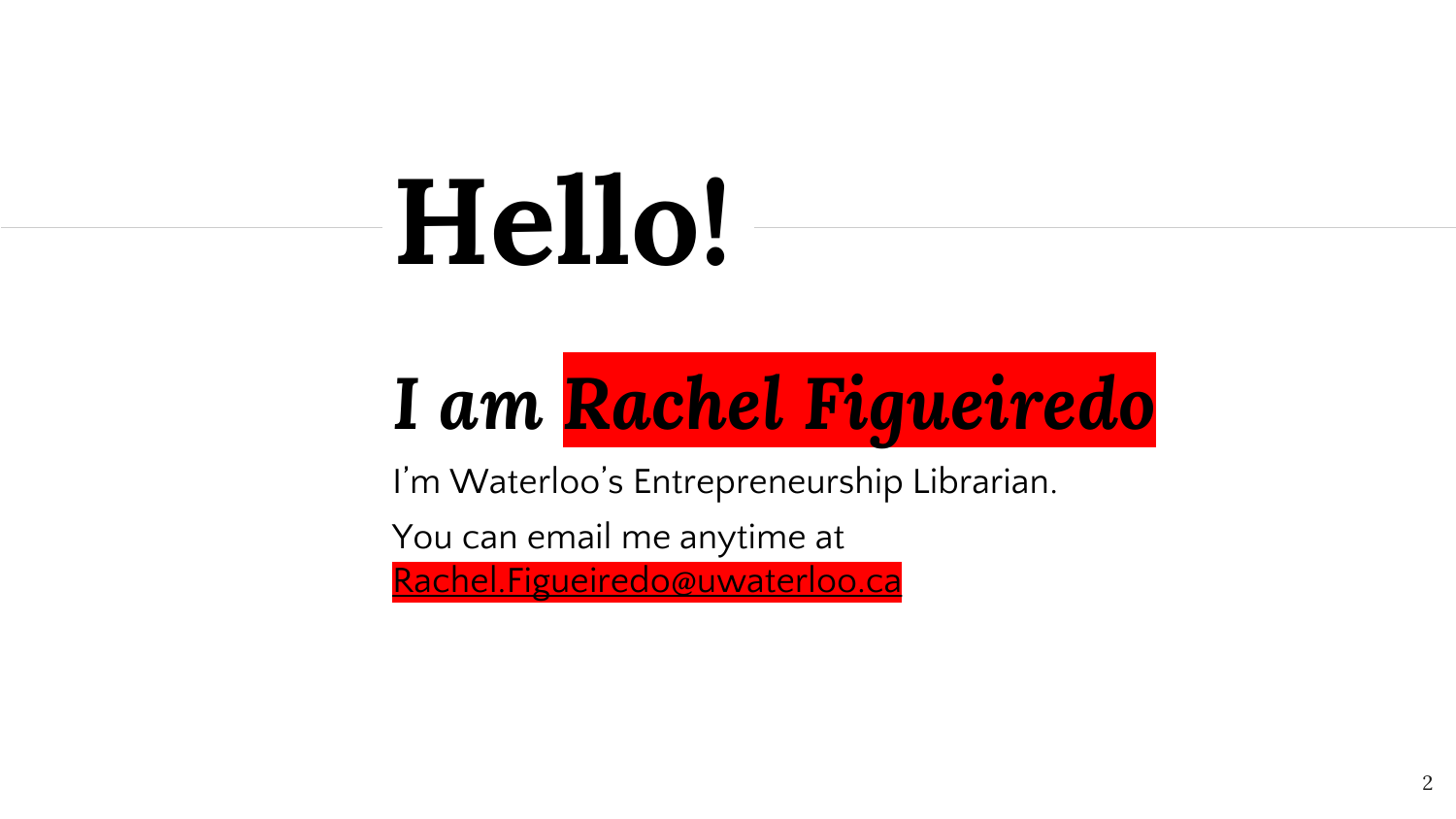### **How to use these slides**

This is a self-guided slide deck. Throughout the slide, you'll notice hyperlinks to additional resources, including videos with more detailed instructions.

There is nothing to submit at the end of this lesson. All the activities in this lesson are designed to help you research for the Problem Pitch Competition. You'll get out of them what you put into them!

#### **Key Vocabulary**

#### **Problem/Idea**

Whatever idea you're trying to solve is considered your problem.

#### **Problem space**

Details about the problem you're trying to solve. Your problem space includes all the existing solutions and people attempting to solve this problem.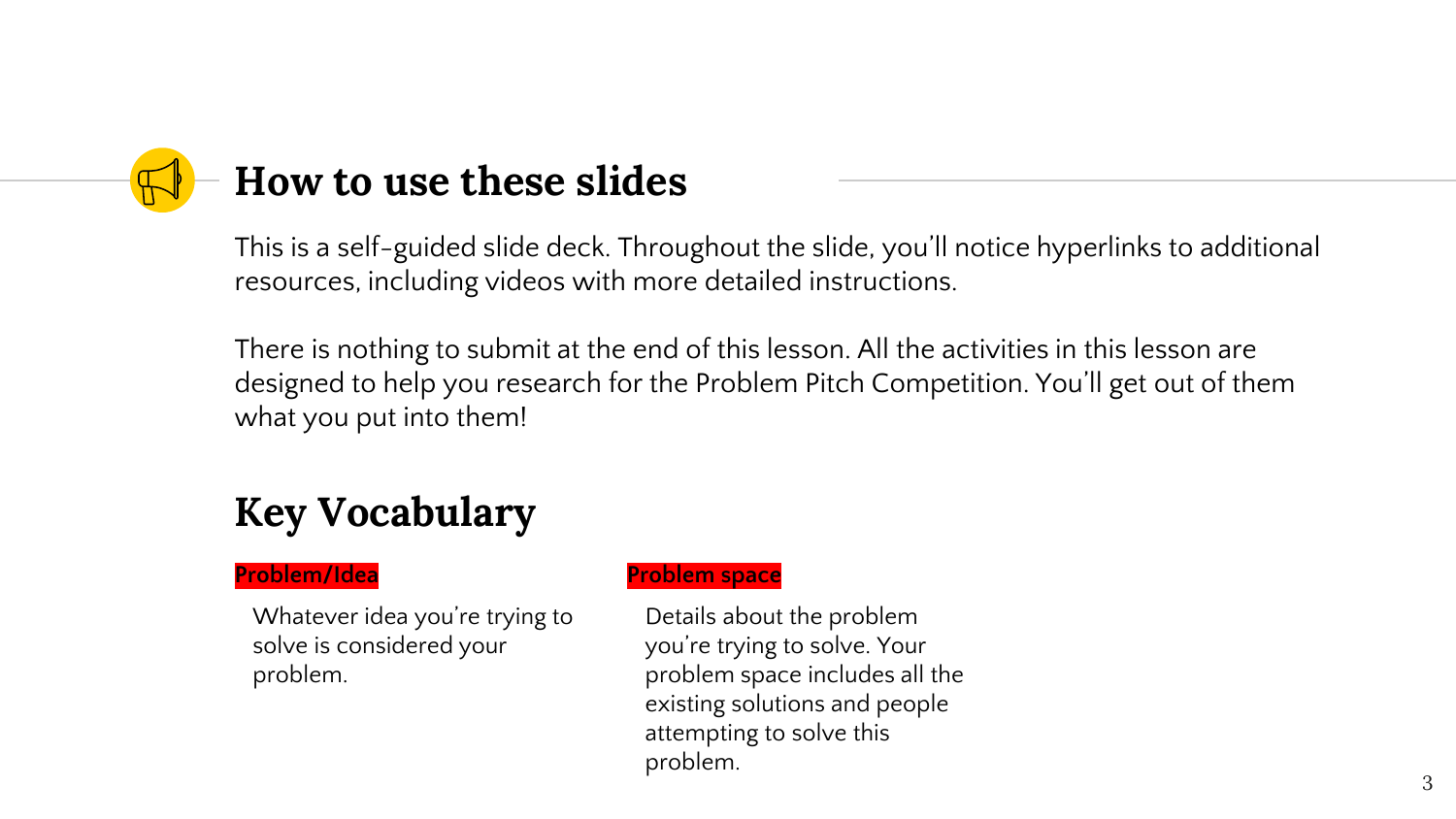

- 1. Understand why problems are more important than solutions
- 2. Choose your own adventure
- 3. Learn how the Library can help with your research
- 4. Realistic research expectations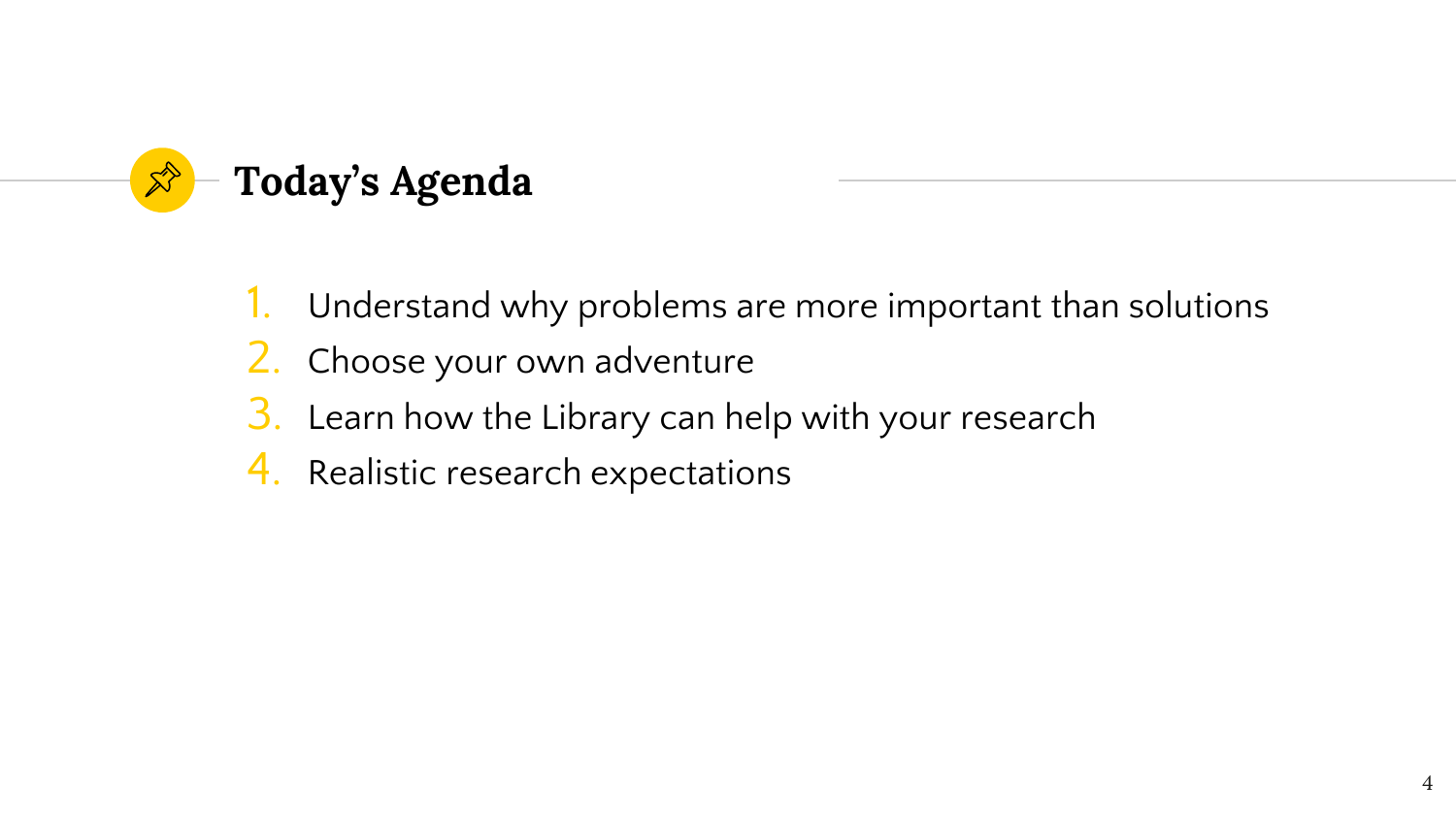### **Problems are more important than solutions**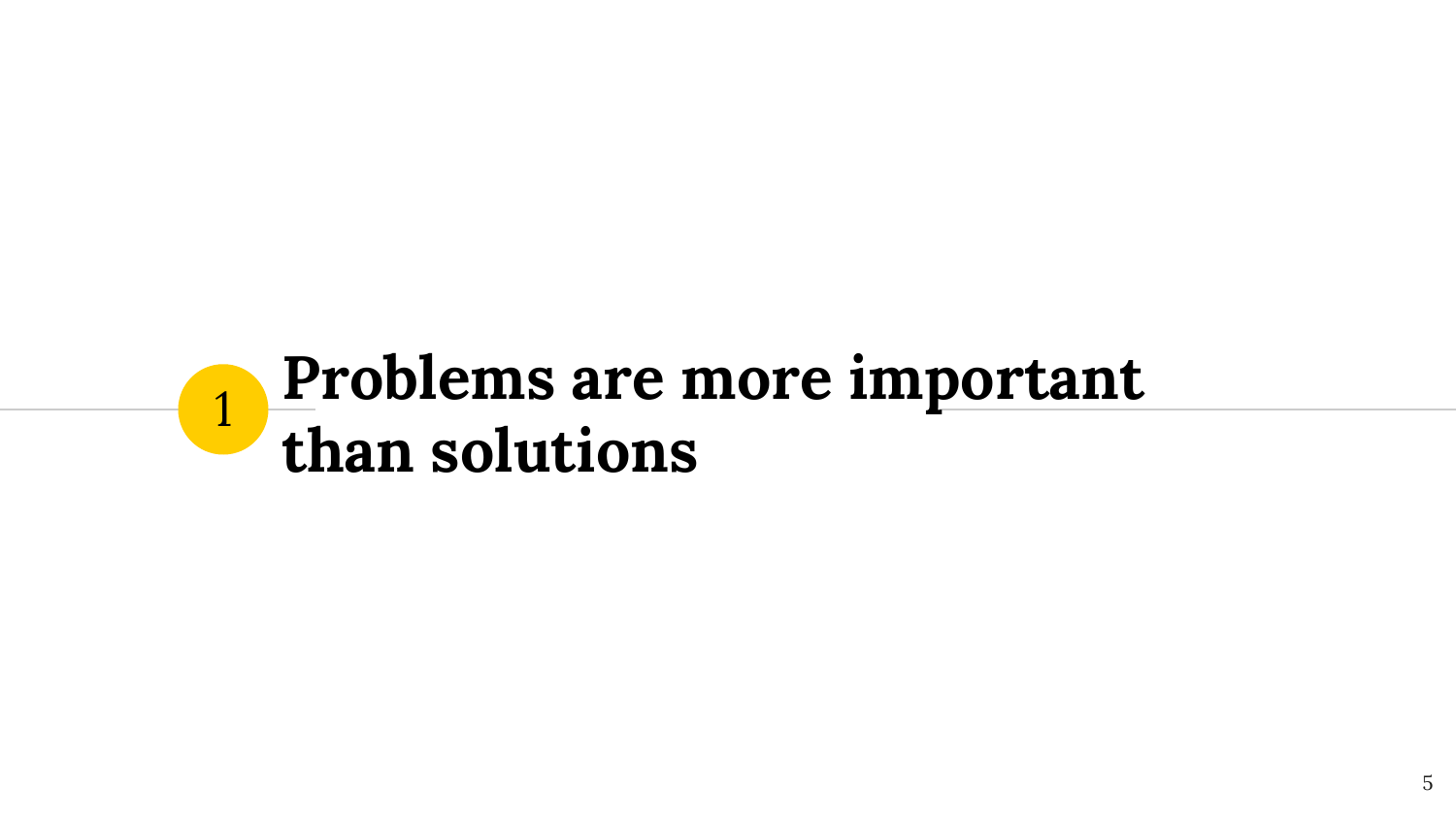#### **The problem of starting with a solution**

So many startups fail because they create a solution – a new product or service – and then try to find their customer.

However, you're more likely to succeed if you start with the problem first. Truly try to understand the problem, including who it affects, how important this problem is to them, how much they're willing to pay to overcome this problem, and how this problem fits within the larger industry/ecosystem.

Then create a solution.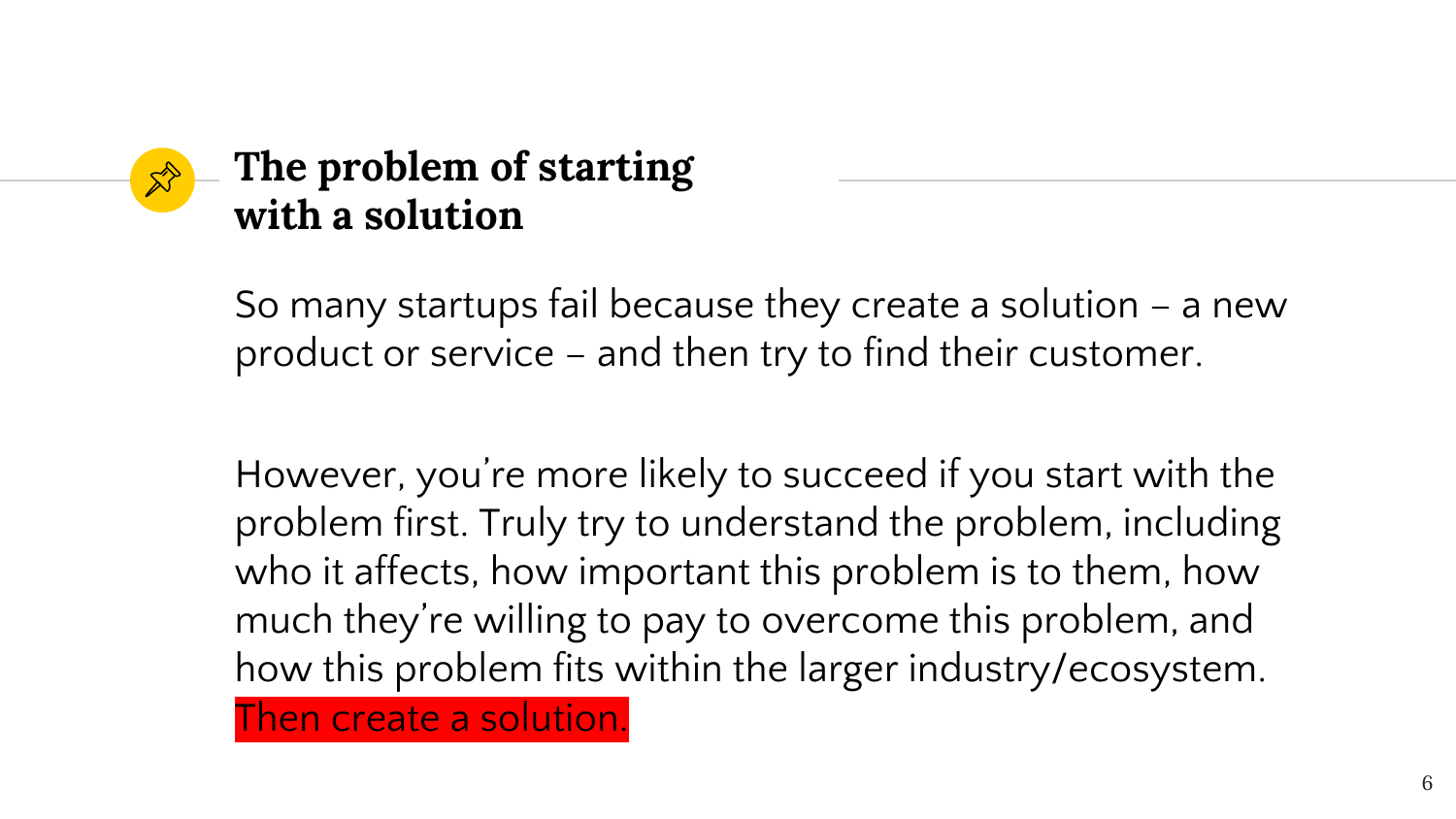

So many startups fail because they:

- ◉ Don't know how/where to research, so they fail to use all available information
- Only examine the most recent failure, instead of all of them.
- ◉ Fail to view a problem comprehensively, from all angles, including those outside their subject specialization.
- ◉ Fail to recognize their own assumptions in creating a solution for the problem.

Let's not let this happen to you.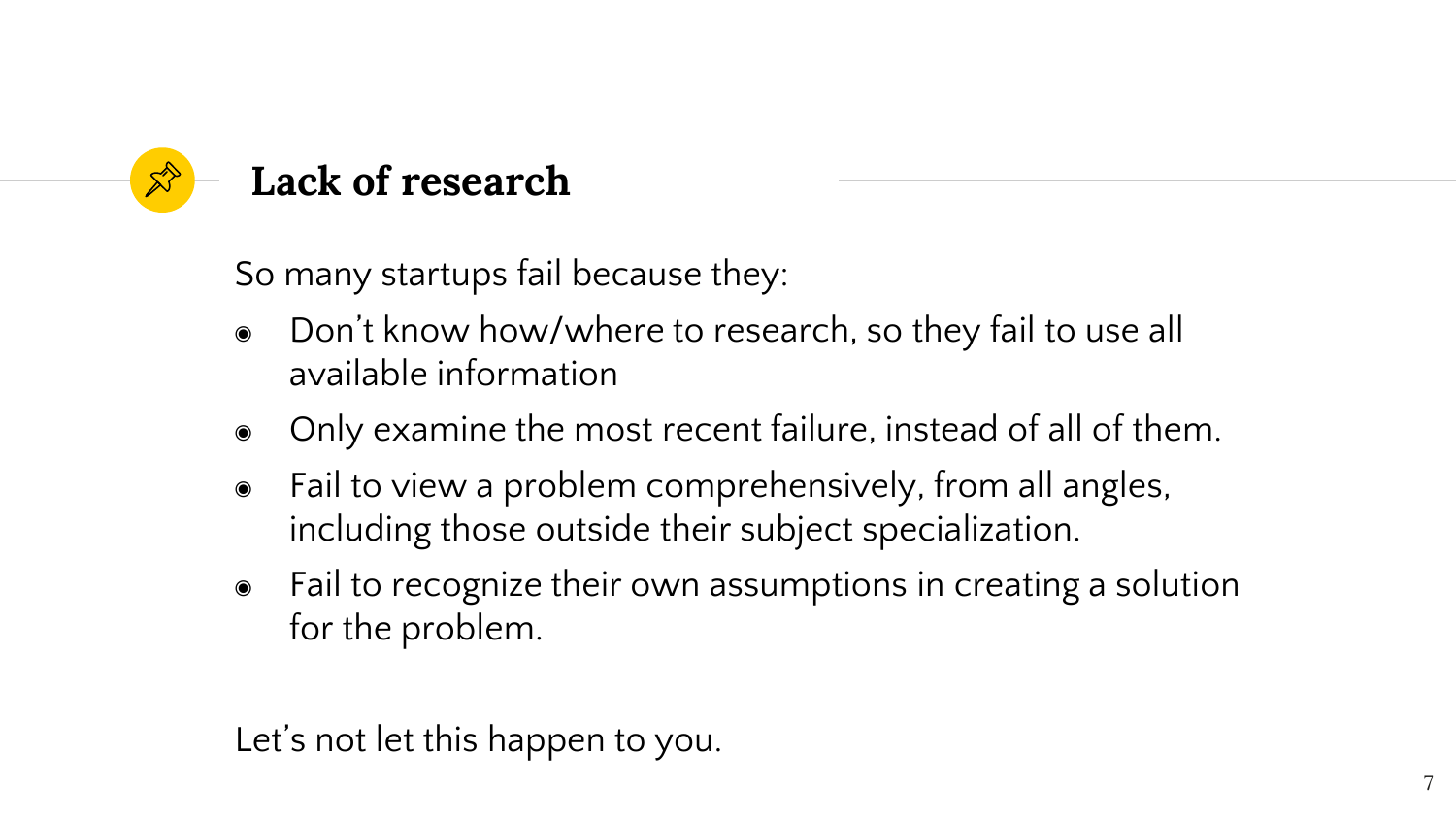## **Choose your own adventure**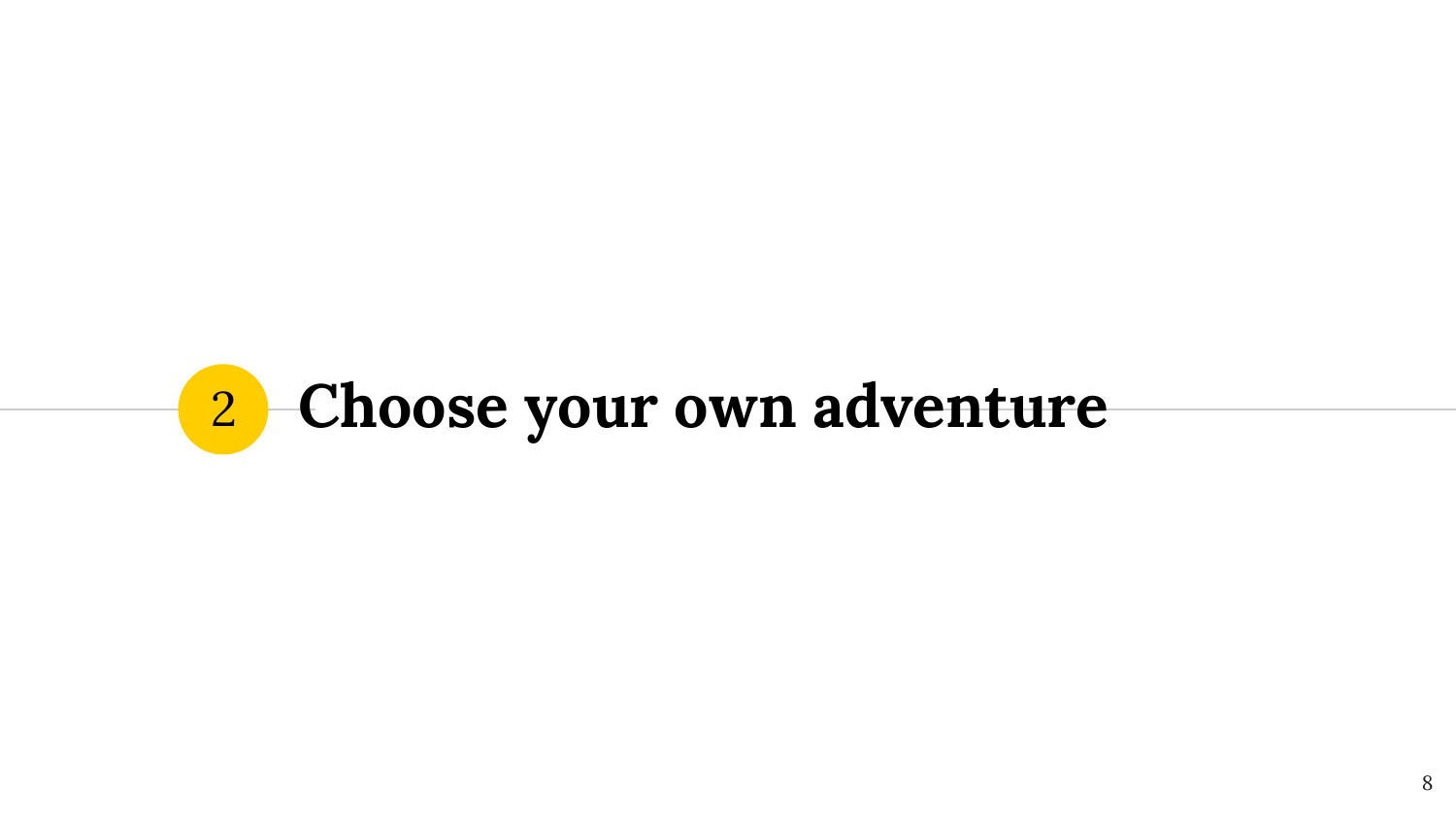

#### **Option 1**

If you're a current E Co-op student who had a similar Library lesson in the spring 2020 semester, skip to the next slide.

#### **Option 2**

If you're not an E Co-op student and have no idea what I'm talking about, [start here a](https://drive.google.com/file/d/15D9fFsMrxYX6WSBsqLE07pcxaHhneEPc/view?usp=sharing)nd then come back to this slide deck. This brief lesson plan detour will get you caught up on effectively defining your problem and beginning market research.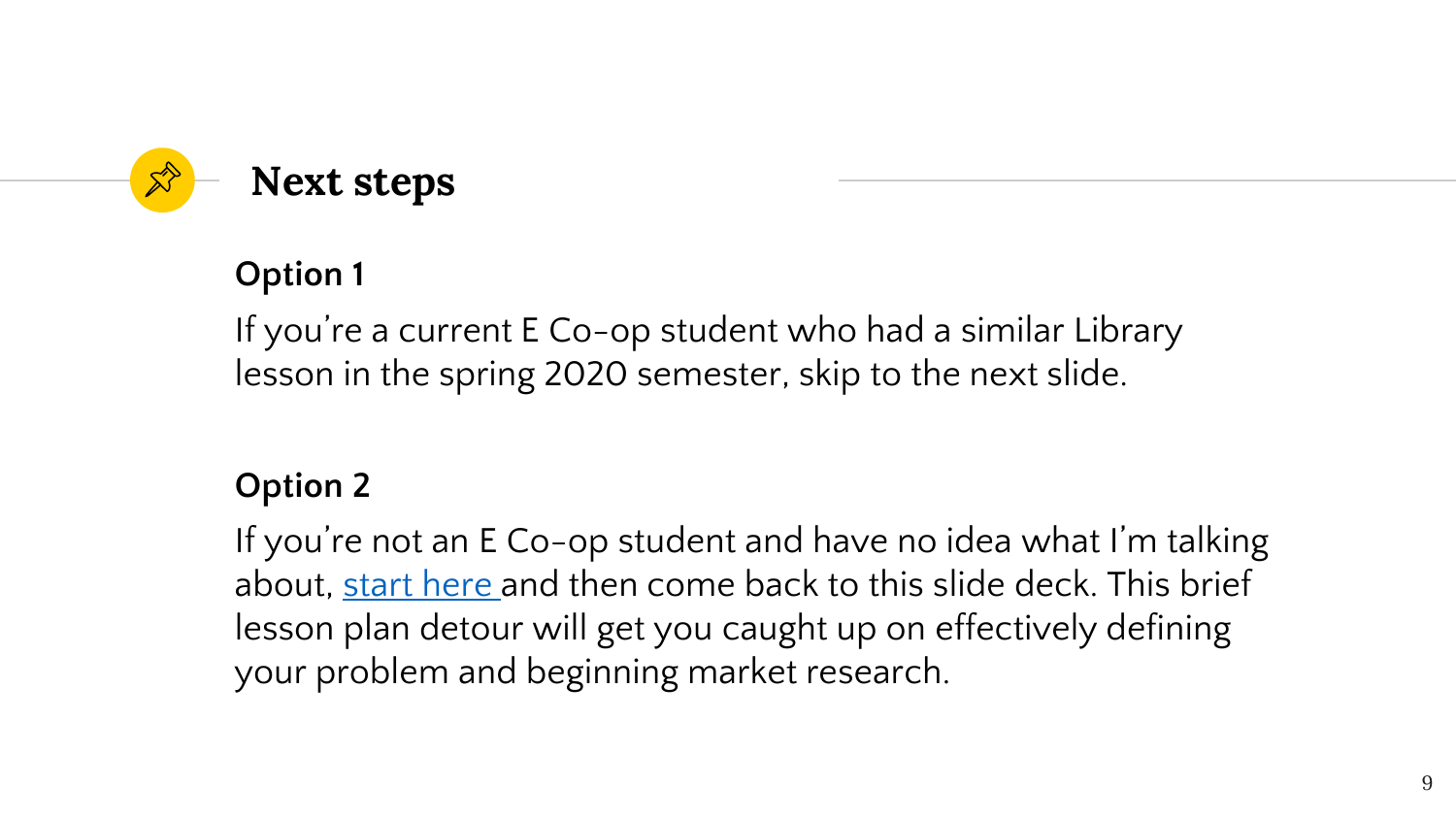## **How can the Library help?**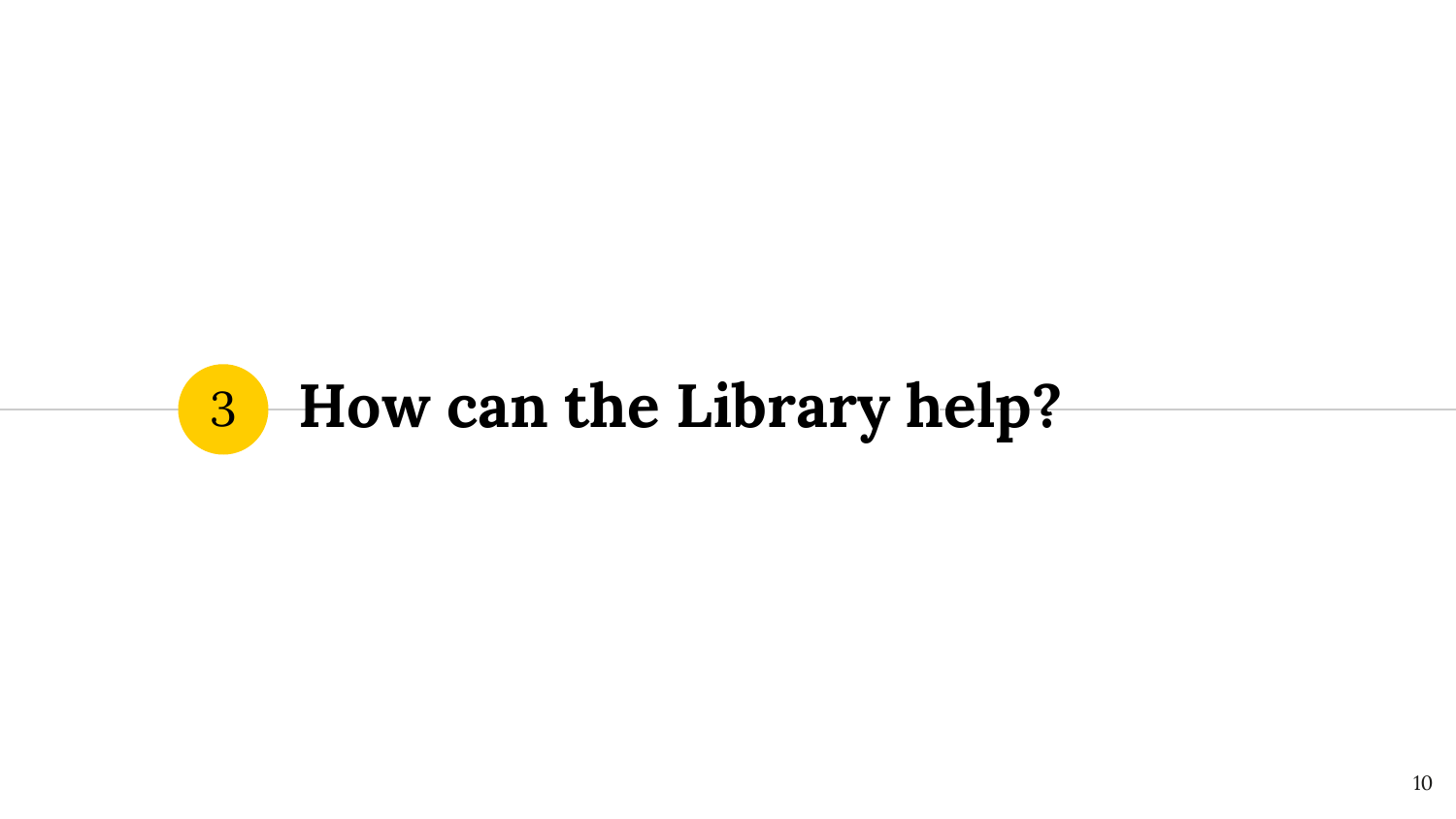

The Library subscribes to several market and industry research databases that can help round out your research.

These databases, and the information within them, is available to you as active Waterloo students. Using these databases gives you a **competitive advantage** over entrepreneurs outside the university.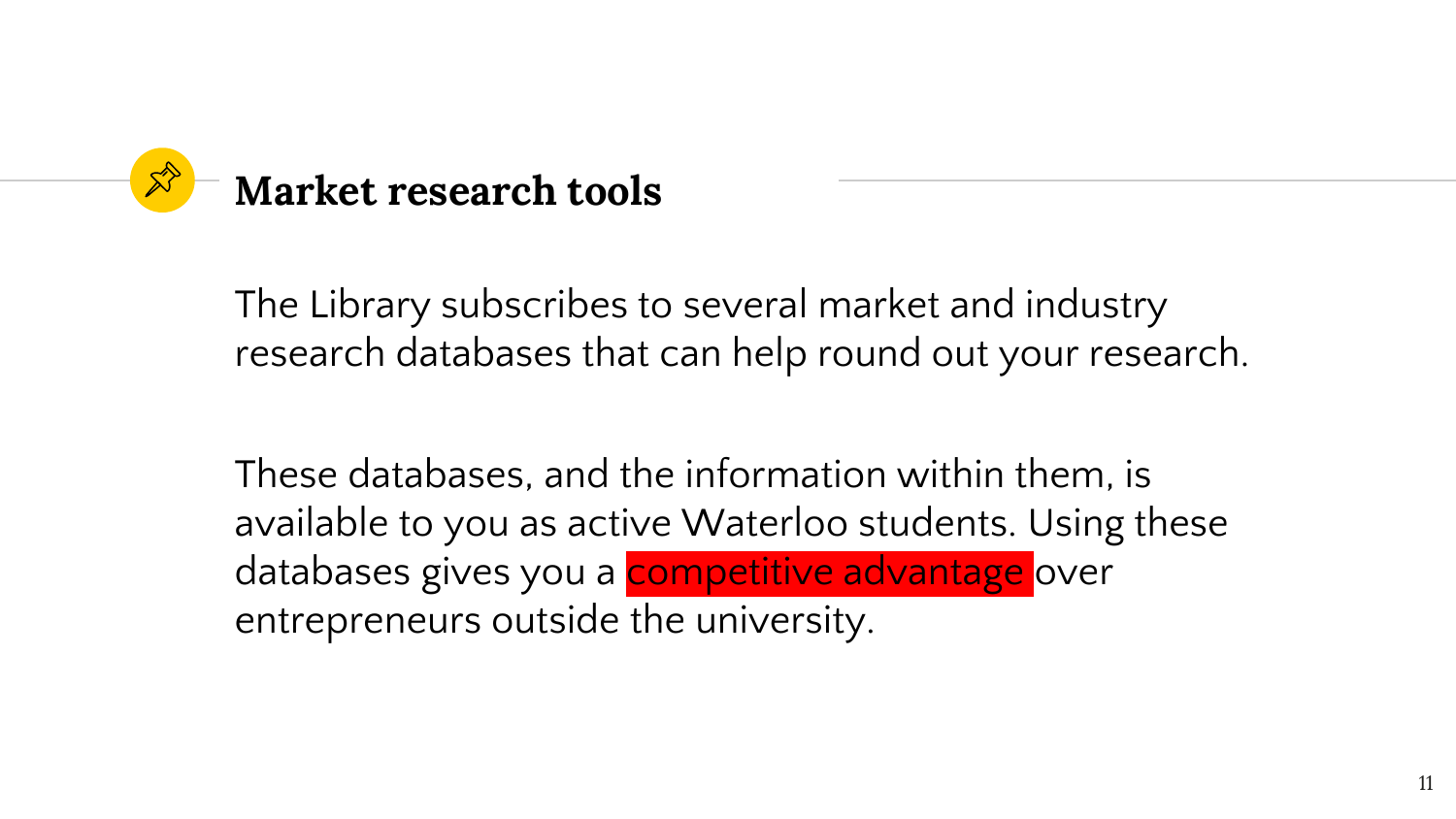### **Guide for Entrepreneurs**

[To find the full list of databases, check out the Library's](https://subjectguides.uwaterloo.ca/entrepreneurs/marketresearch) <u>Guide for</u> Entrepreneurs.

On the next few slides, we'll explore the databases that will specifically help you research using Problem Lab methodology.

*In order to get Waterloo's subscription access to these databases, you must access them via the Library*  \**website rather than just Google searching for them. You will be prompted to login in order to get access.*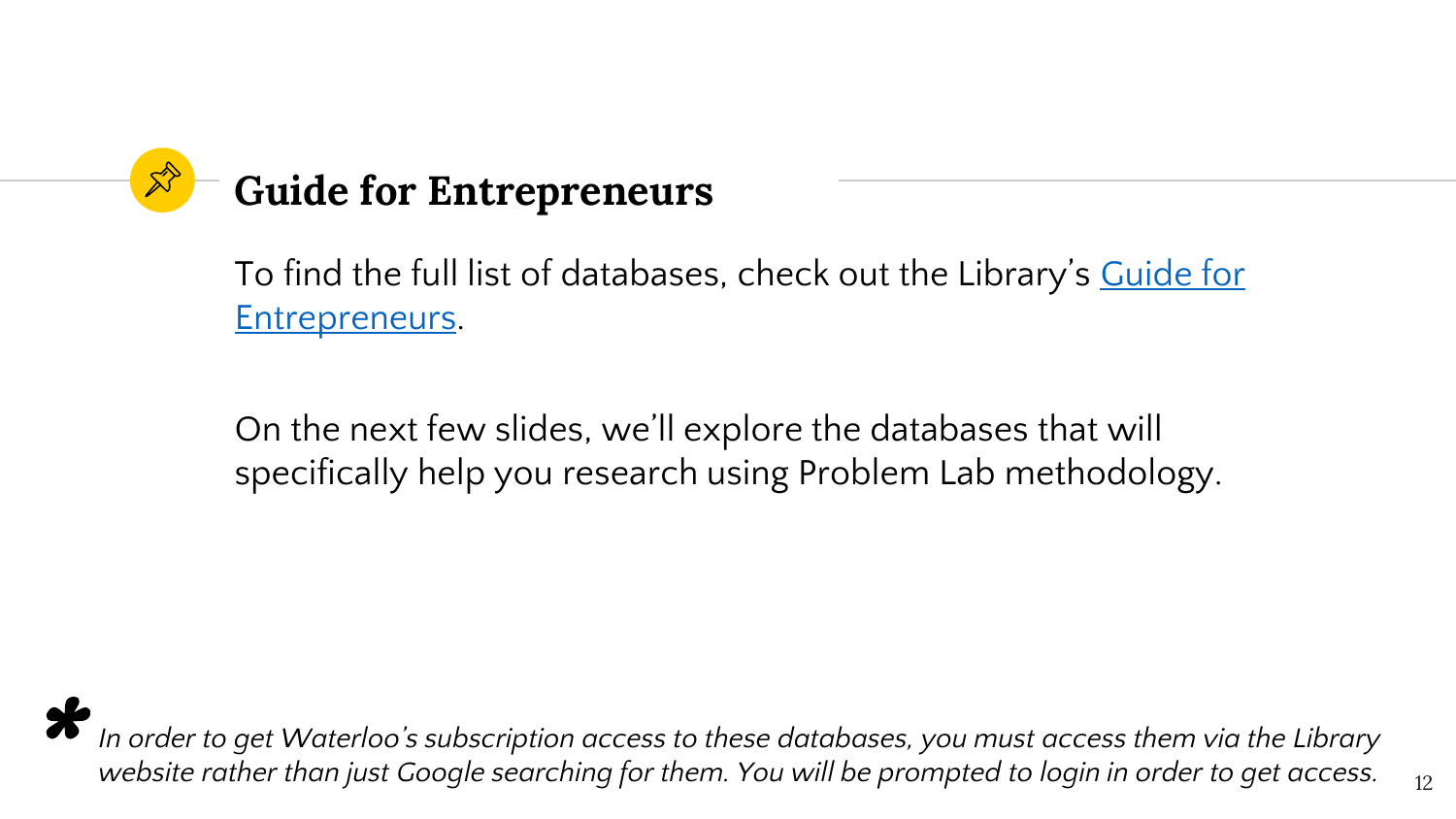#### **Analyzing the Problem**

Problem Lab asks you to [analyze the problem](https://uwaterloo.ca/problem-lab/students/our-methods) using four criteria in your application. Let's examine:

| <b>Scale</b>                                                                                | Context                                                                                      | <b>History</b>                                                                  | <b>Past Failures</b>                                             |
|---------------------------------------------------------------------------------------------|----------------------------------------------------------------------------------------------|---------------------------------------------------------------------------------|------------------------------------------------------------------|
| How big is the<br>problem? Who<br>is it important<br>to? How<br>important is it to<br>them? | Is your problem<br>a primary or<br>secondary<br>problem? What<br>circumstances<br>affect it? | Is your problem<br>growing? What<br>attempts have<br>there been to<br>solve it? | Who has tried<br>to solve this<br>problem? Why<br>did they fail? |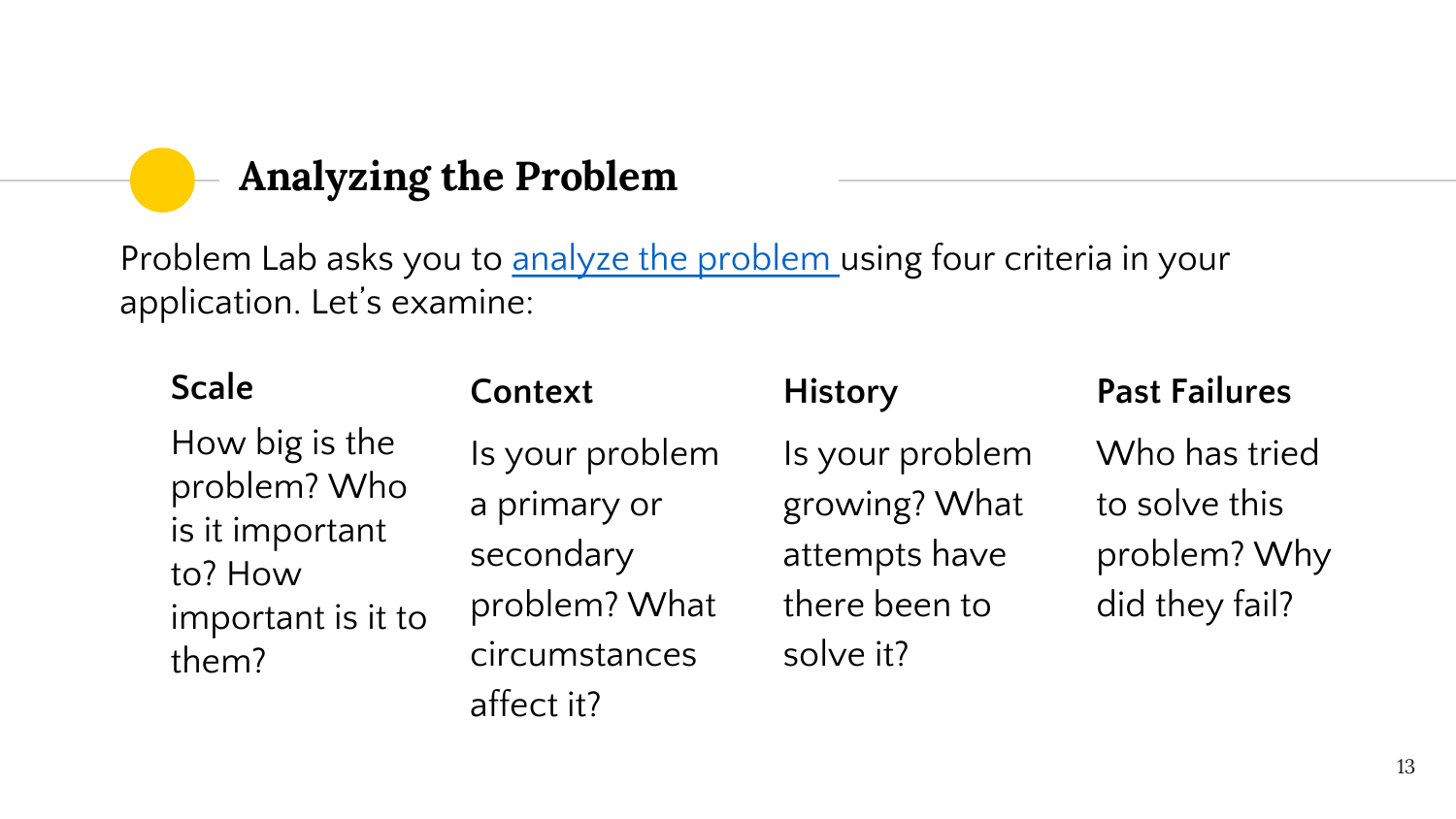#### **Analyzing the Problem Using Library Resources**

The Library's resources can help with your analysis. For each analysis category, try these following tools:

| <b>Scale/Context</b>         |  |  |
|------------------------------|--|--|
| <b>IBISWorld</b>             |  |  |
| MarketLine                   |  |  |
| <b>Frost &amp; Sullivan</b>  |  |  |
| <b>Business Source Elite</b> |  |  |
| Factiva                      |  |  |
| ABI/Inform                   |  |  |

| <b>History/Past Failures</b> |  |  |  |
|------------------------------|--|--|--|
| Lexis Nexus                  |  |  |  |
| Scopus                       |  |  |  |
| Factiva                      |  |  |  |
| <b>Business Source Flite</b> |  |  |  |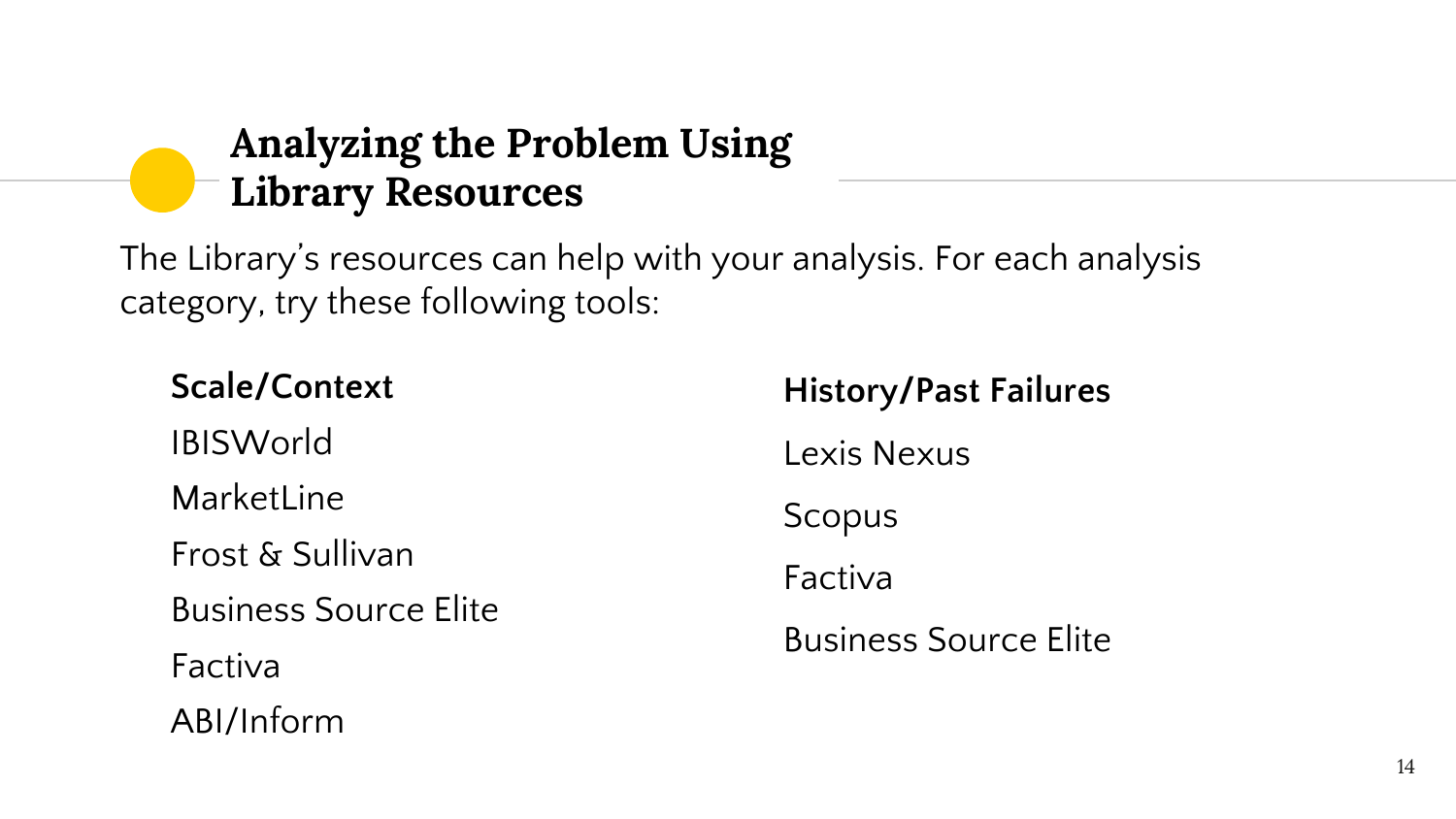#### **Search tips**

For search tips, check out the video or PDF on a few of the recommended database:

- ◉ Frost & Sullivan [\(video/](https://share.vidyard.com/watch/CfXfFwa48Eg1NyEog1LGea?)[doc\)](https://drive.google.com/file/d/1DfRrDqElVahsBPvOyofub5WrNFb6kC_9/view?usp=sharing)
- MarketLine ([video](https://share.vidyard.com/watch/Tgpjk3MMgnomyqm3REXdV9?)/[doc\)](https://drive.google.com/file/d/1fgjvJNrUrf4_bjLyuE02zSN9zBn6mVld/view?usp=sharing)
- Business Source Elite [\(video/](https://share.vidyard.com/watch/PiDbGdu1XXkEYcrTpehhgq?)[doc](https://drive.google.com/file/d/1kdQedlsdOhOTAWiybHAUwfn6DfHNqw_0/view?usp=sharing))
- Scopus ([video](https://share.vidyard.com/watch/8mEdkq2oAw5oSAdDykyr7D?)[/doc](https://drive.google.com/file/d/1ZjC4sH7uqL7XfAyAzKQ2CxckcbsXHFhi/view?usp=sharing))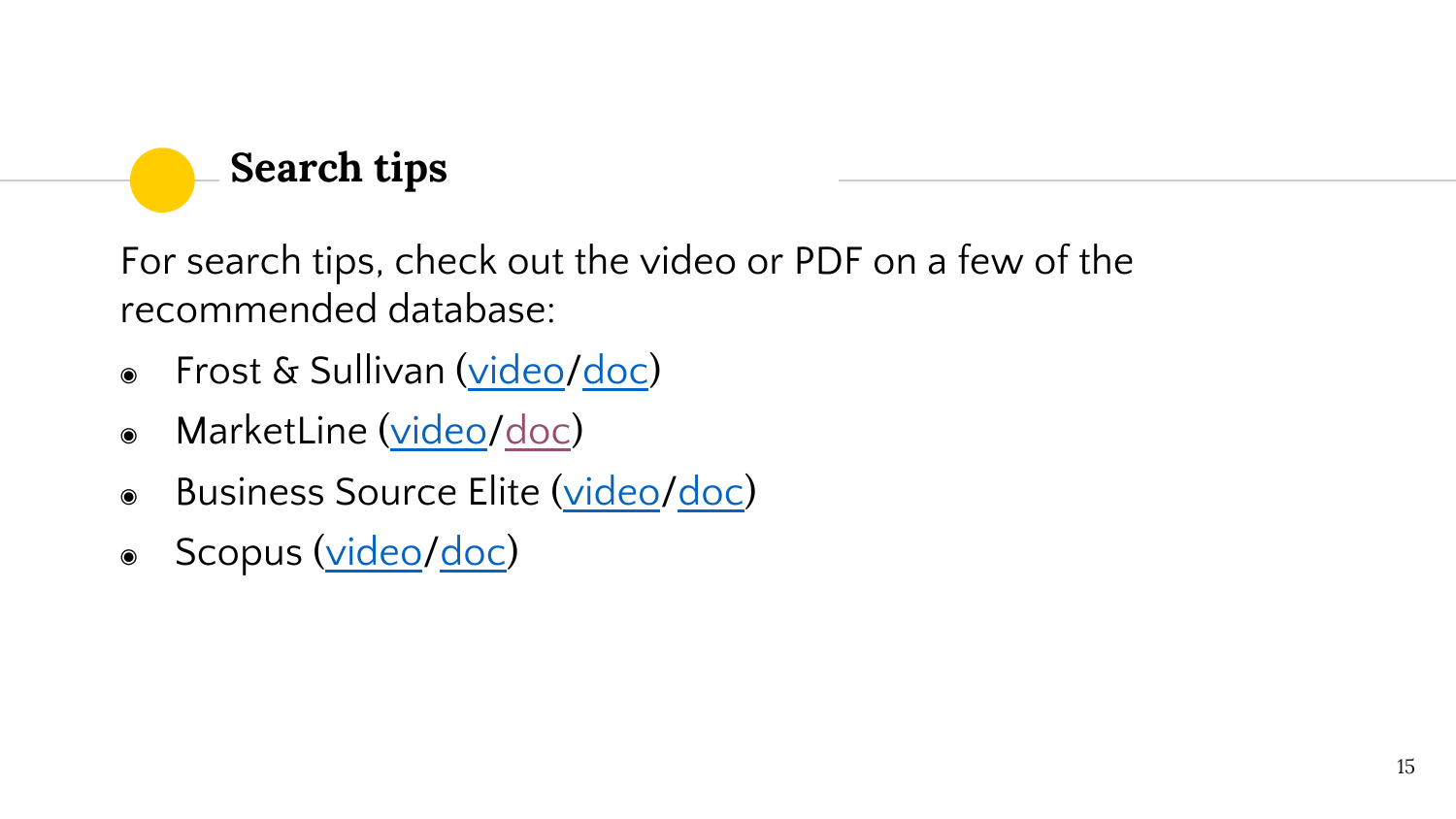### 4 **Realistic Research Expectations**

For when you can't find what you're looking for.

*NOTE: For E Co-ops, this next section will be a repeat, but it might bear repeating.*  \**If you don't need a refresher on this content, skip to slide 22.*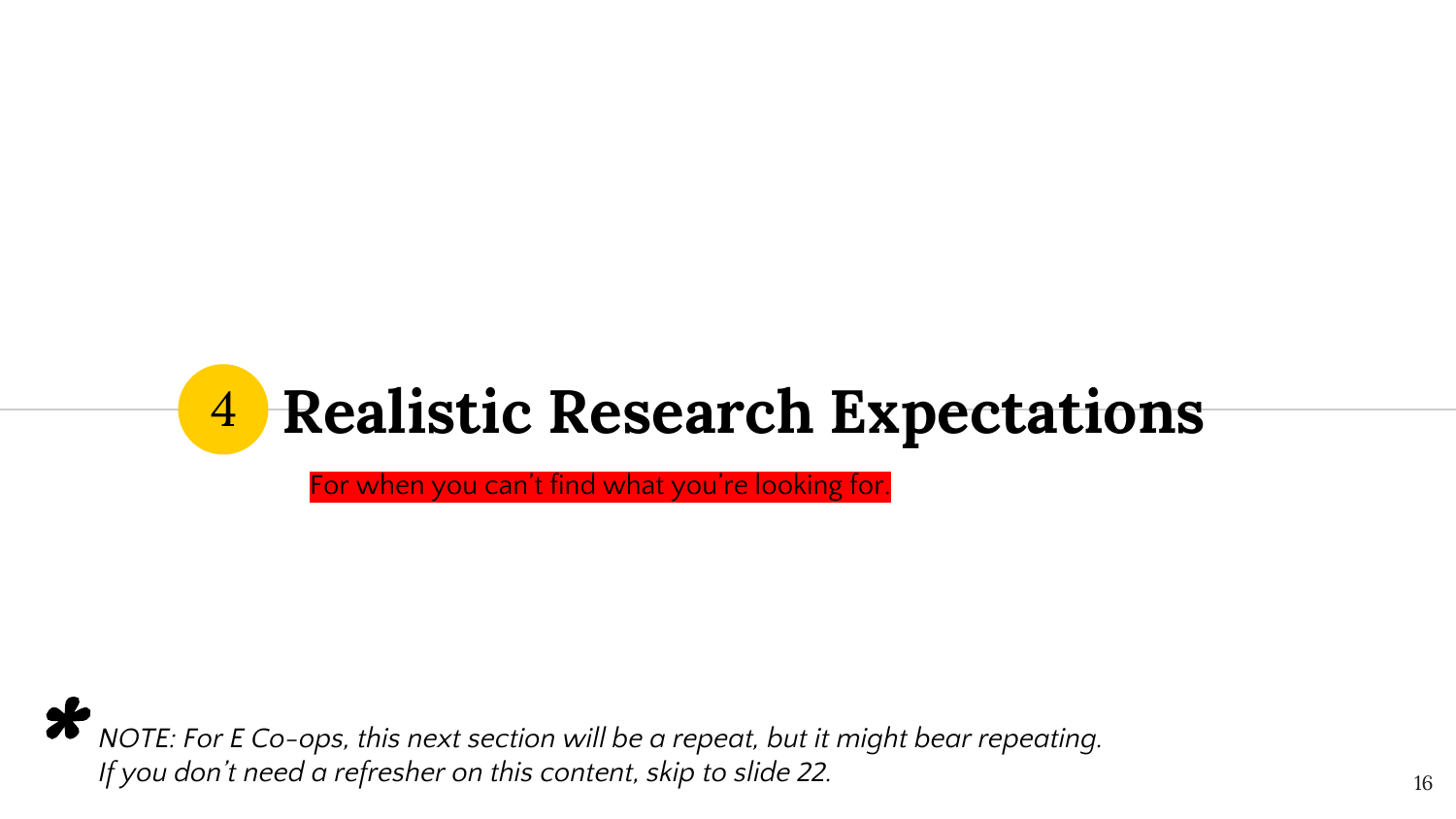

Many of you are researching new or unconventional industries for which there might not be a lot of available information.

If doing market research didn't immediately give you the answers you wanted, don't worry!

Instead, think of what part of your story you're trying to tell with that fact, then pivot.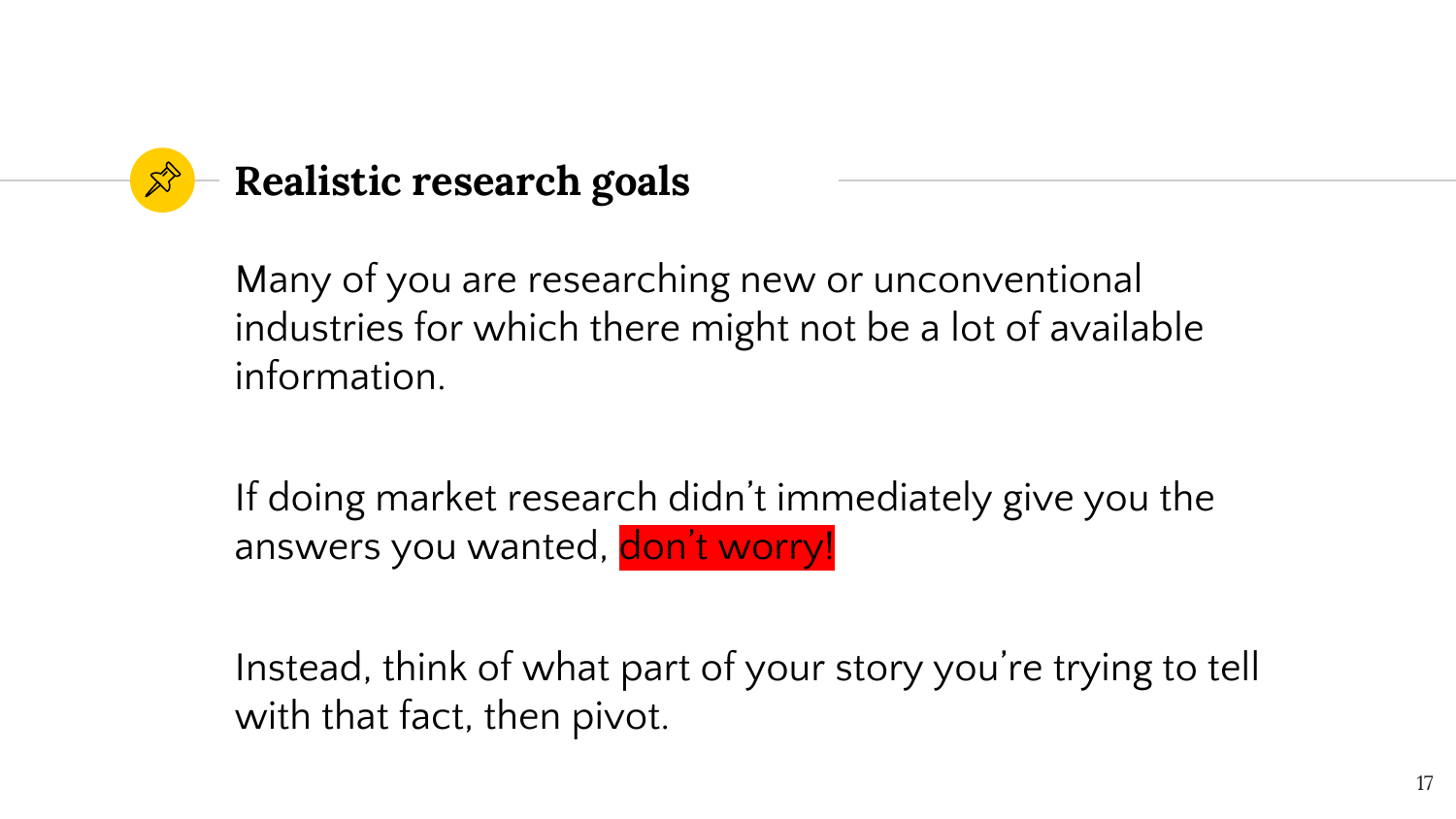#### **How do the facts you find help tell your story?**

The goal of research is to give you context, help you make decisions, and pivot when necessary.

- Think of your problem as the main character. Use news and industry information to helps others understand the context/setting.
- Use context to create a narrative:
	- Explain what's currently happening
	- How will your solution to the problem help change the story?

Adapted from Steinberg, R. (2020). Storytelling with Business Resources for Business Librarians. Ryerson University. PPT.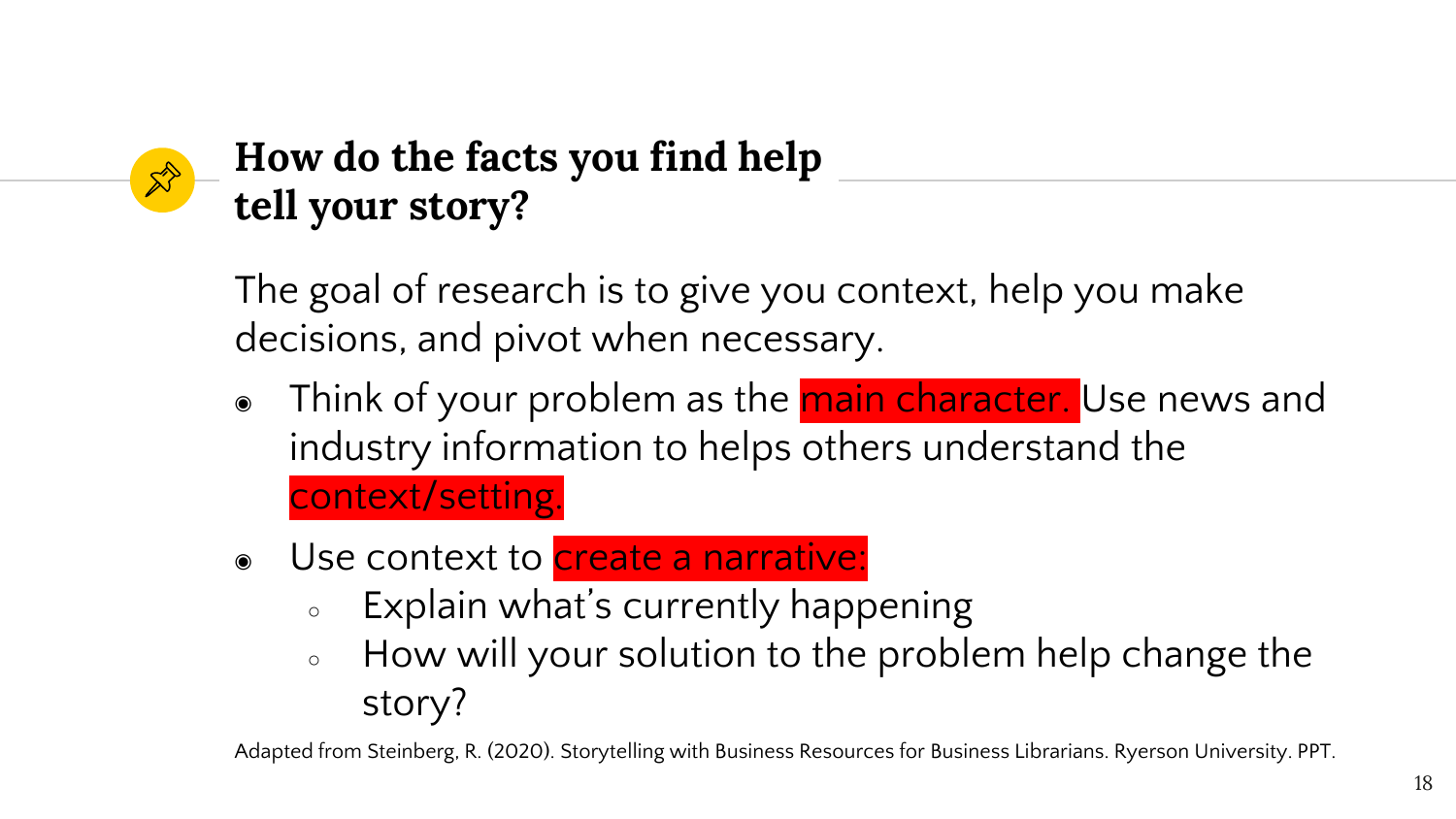#### **How do the facts you find help tell your story?**

The goal of research is to give you context, help you make decisions, and pivot when necessary.

#### **Can't access the information you are looking for?**

- ◉ What problem are you trying to solve with the information?
- ◉ What else could solve this problem?
- What is the industry closest to yours where this information might be available?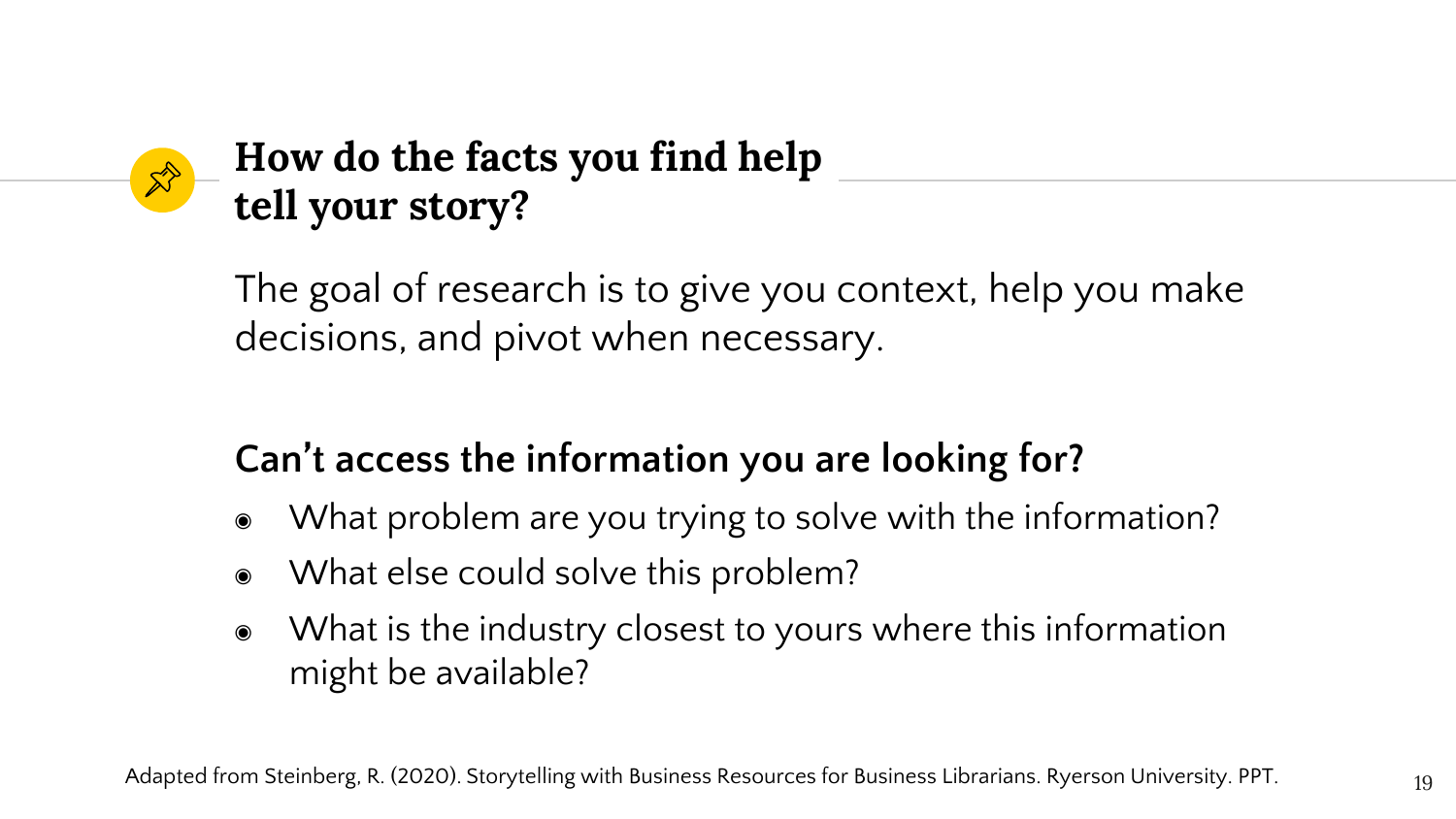### **If you can't find what you're looking for**

#### **Consider broadening your search using these questions:**

- ◉ Who are your competitors? Similar products/services?
- ◉ What is the larger picture? Related industries, industries with similar target markets?
- ◉ How are competitors, similar industries, products, services doing?
- ◉ How is our company or industry different from competitors/related industries?
- ◉ How is our location (country/city) relevant?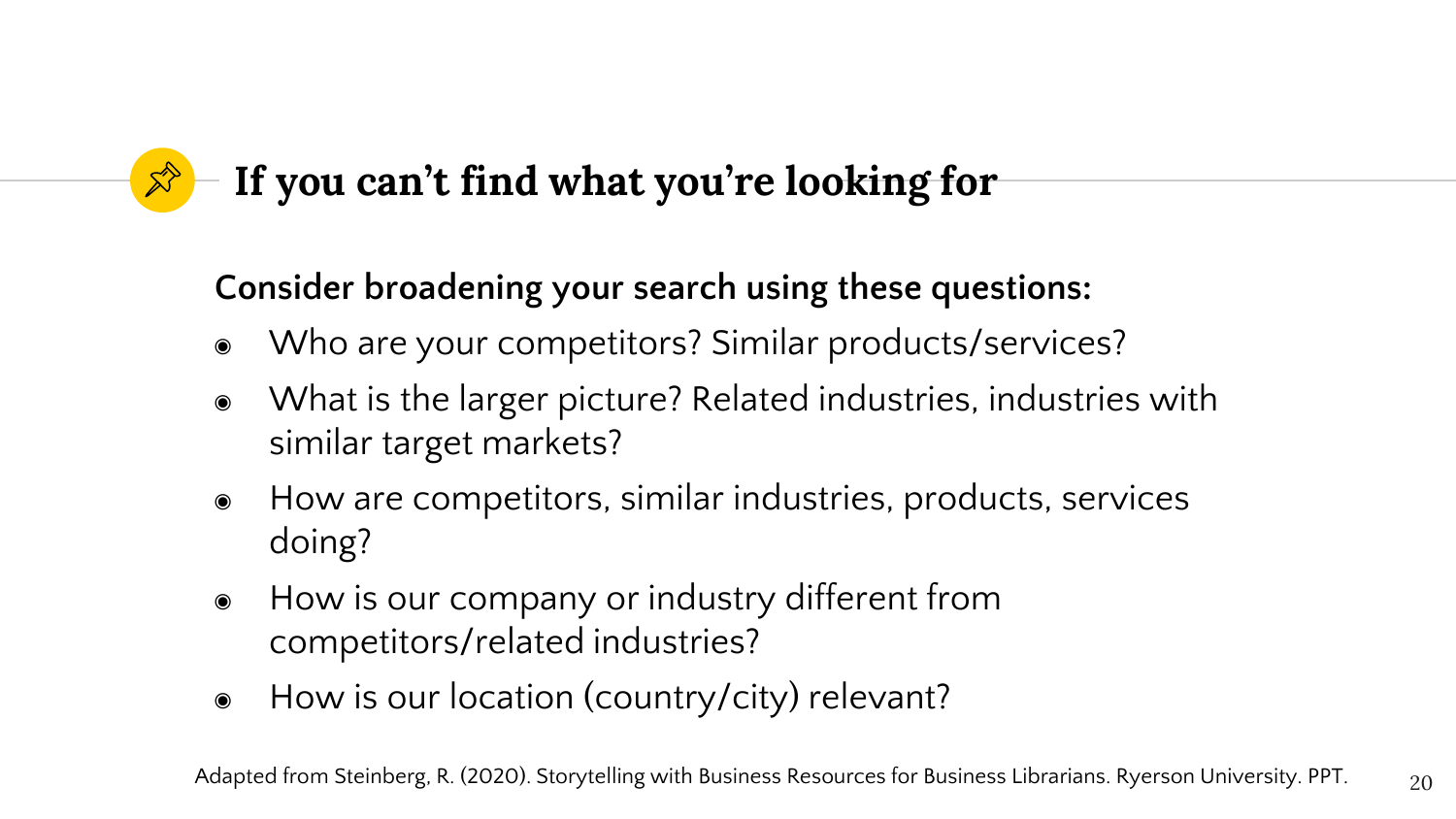### **If you can't find what you're looking for**

#### **Consider narrowing your search using these questions:**

- ◉ What is the tension/problem/focus? What is changing or challenging?
	- Build a story around this using market reports, annual reports, newspapers, background information on changes/challenges/trends, competitor websites

#### **Consider moving your search sideways using these questions:**

- Some info might not be available.
- ◉ What part of the story are we trying to tell with that?
- ◉ What else could fill in those gaps?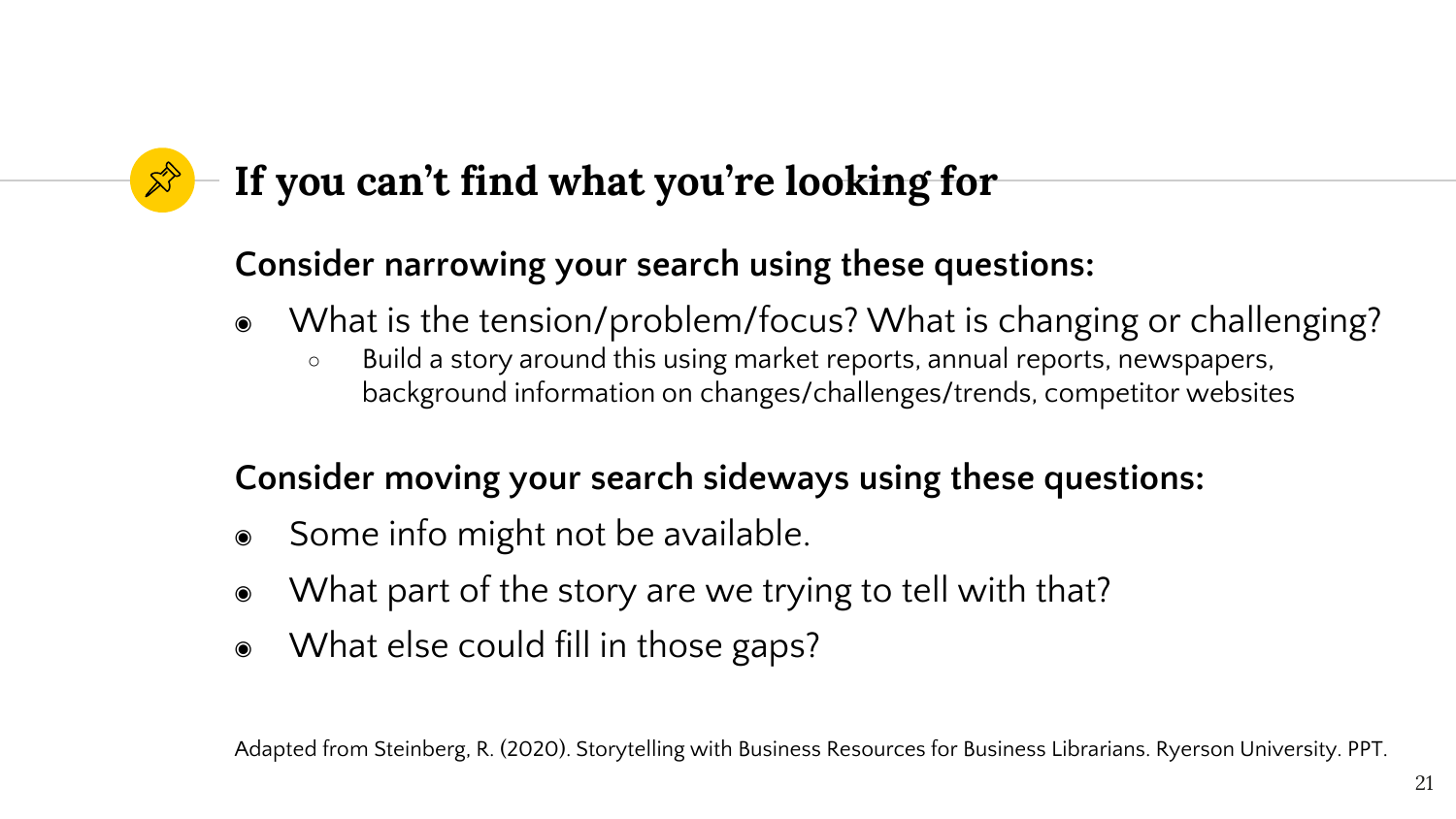### **Developing the narrative**

- ◉ How can we put this information together to make predictions?
- ◉ What is missing (return to earlier stages)?
- ◉ Different perspectives of the story (analyses, information from different sources)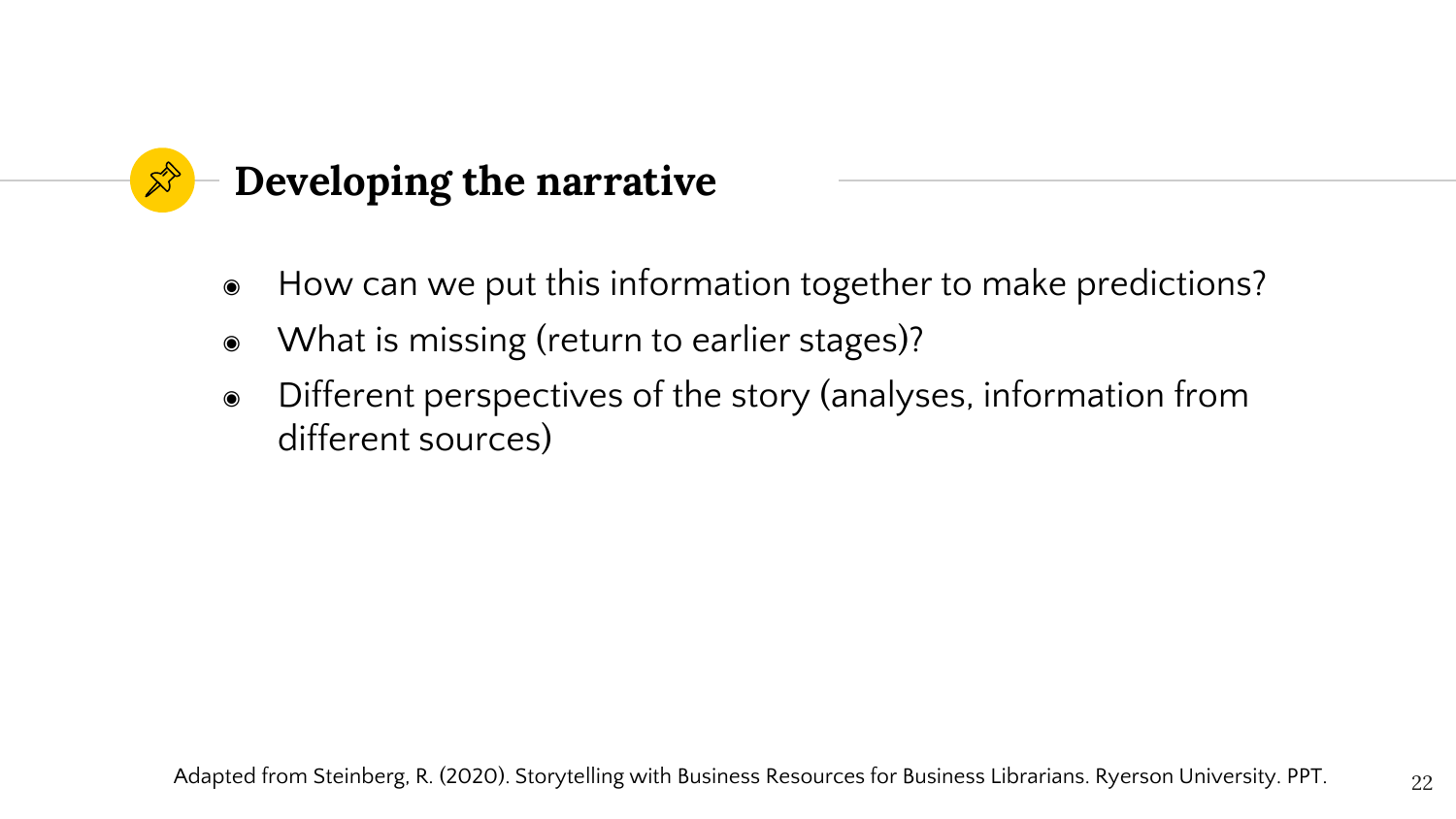

The goal of this lesson was to help you strategize about how to add Library research into your problem analysis so that you can be successful in the Problem Pitch Competition.

These skills will set you up for a successful pitch competition, but they can also be a process that you will return to again over time.

When in doubt, ask your librarian for help!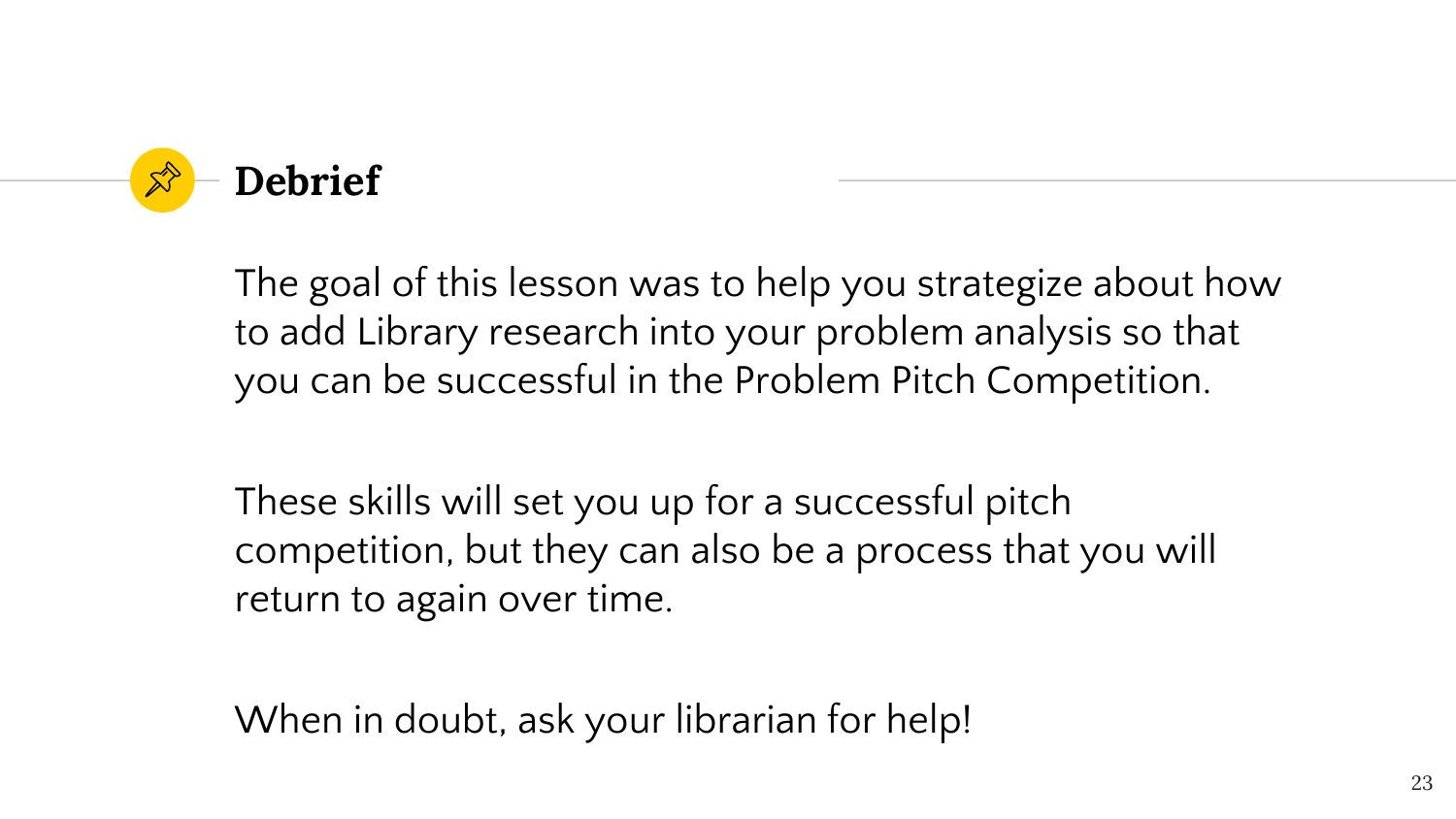

#### **For follow up questions**

Email me directly at [Rachel.Figueiredo@uwaterloo.ca](mailto:Rachel.Figueiredo@uwaterloo.ca)

#### **Book an Appointment**

Book a 20-minute virtual appointment for more complex questions: [https://calendly.com/conceptuw/rachelfigueire](https://calendly.com/conceptuw/rachelfigueiredo) do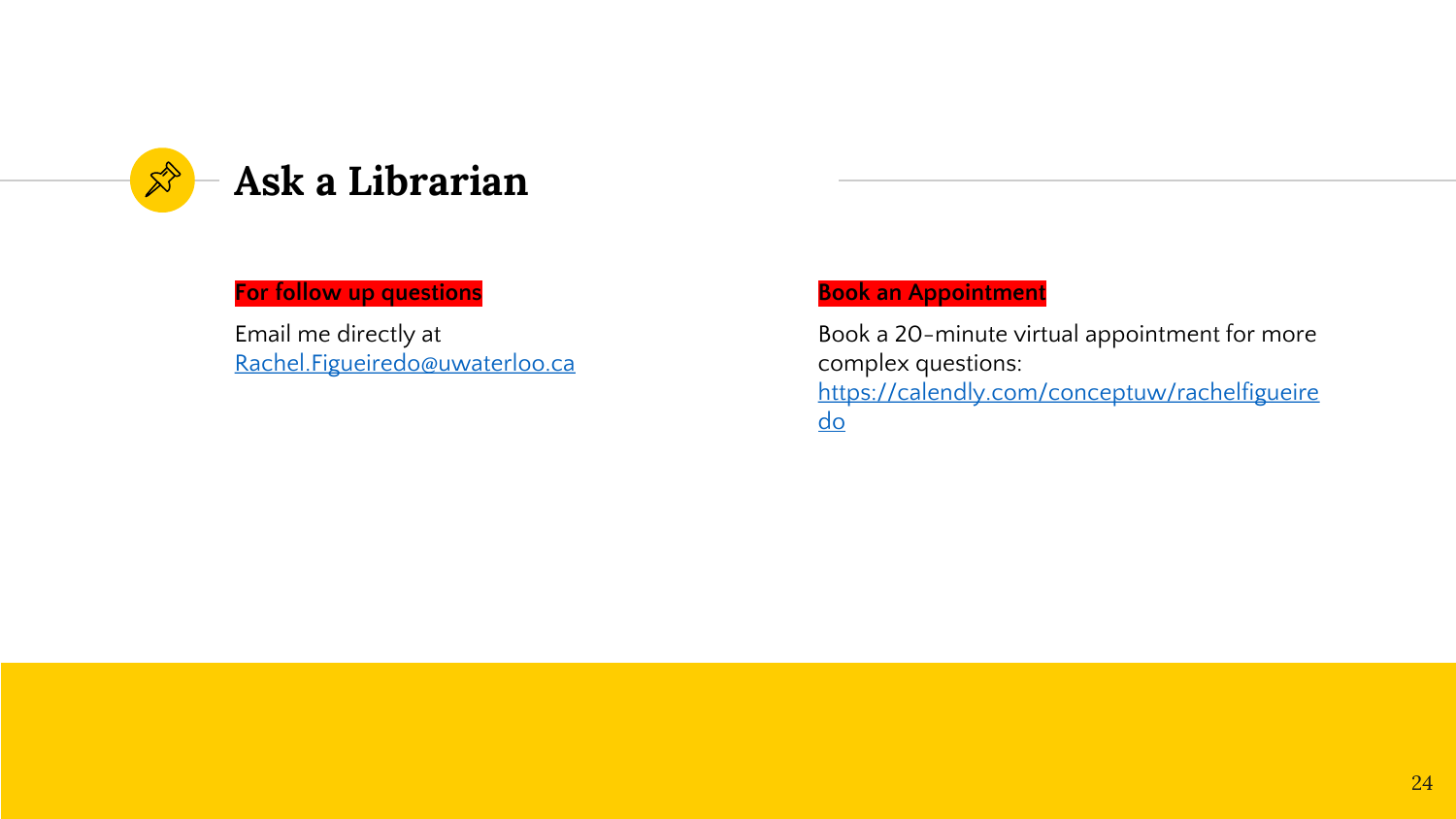

## *Any questions?*

You can email me anytime at:

● [Rachel.Figueiredo@uwaterloo.ca](mailto:Rachel.Figueiredo@uwaterloo.ca)